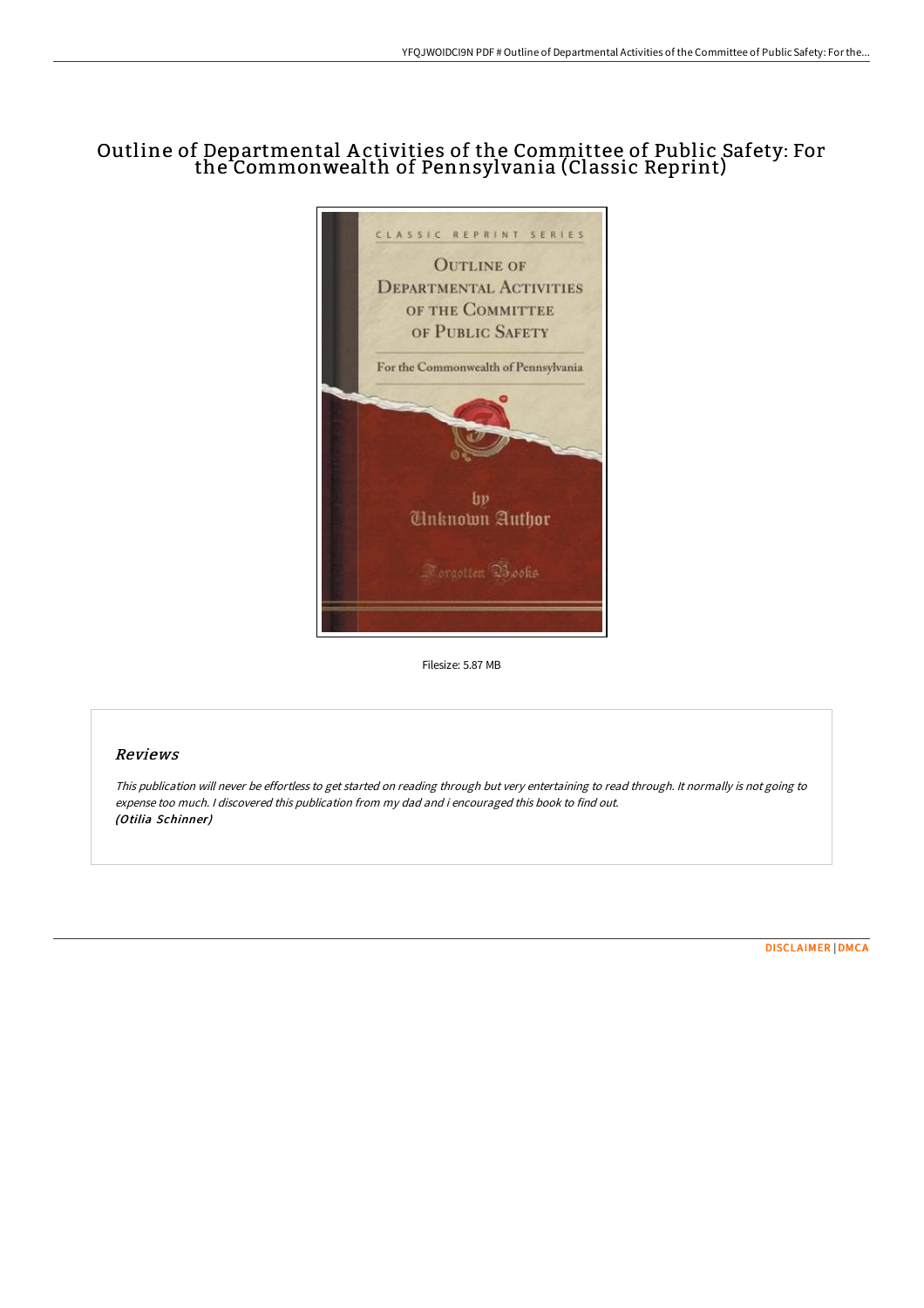# OUTLINE OF DEPARTMENTAL ACTIVITIES OF THE COMMITTEE OF PUBLIC SAFETY: FOR THE COMMONWEALTH OF PENNSYLVANIA (CLASSIC REPRINT)



Forgotten Books, United States, 2016. Paperback. Book Condition: New. 229 x 152 mm. Language: English . Brand New Book \*\*\*\*\* Print on Demand \*\*\*\*\*.Excerpt from Outline of Departmental Activities of the Committee of Public Safety: For the Commonwealth of Pennsylvania In active service the Committee of Public Safety for the Commonwealth of Pennsylvania has taken rank as one of the best constructed and most efficient of the State bodies created to be war auxiliaries of the United States Government. Official Washington has expressed its commendation by adopting the Committee as the sole medium through which is carried out practically all of the national policies so far as they apply to Pennsylvania. That the Commonwealth of Pennsylvania reposes similar confidence in the war-emergency undertakings as planned and conducted is continually expressed by succeeding appropriations to the committee, the most recent of which amounted to \$312,000. To list the successes of the Committee would be to review practically all of the noteworthy war-time achievements of the State. In every one of them it has participated either as the inspiration or as the directing force. Co-ordinated, concentrated effort has been the working policy, and so smoothly have the activities proceeded that many remarkable results such as exceptional food crop returns, record-breaking army and navy recruiting, conservation and war service registration, and widespread adaptation of industrial and other conditions to the changes produced by a state of war, have appeared to be almost spontaneous. The Committee was created in March, 1917, by appointment of the Governor of the State. It adopted a working plan which concentrates activities in five divisions comprising seventeen separate departments, all under compact, central executive control. The Committee s work of rendering effective State aid to the nations war effort is financed through a legislative appropriation of \$2,000,000. Supervision of...

 $\mathbf{r}$ Read Outline of Departmental Activities of the Committee of Public Safety: For the [Commonwealth](http://www.bookdirs.com/outline-of-departmental-activities-of-the-commit.html) of Pennsylvania (Classic Reprint) Online

 $\mathbb{R}$ Download PDF Outline of Departmental Activities of the Committee of Public Safety: For the [Commonwealth](http://www.bookdirs.com/outline-of-departmental-activities-of-the-commit.html) of Pennsylvania (Classic Reprint)